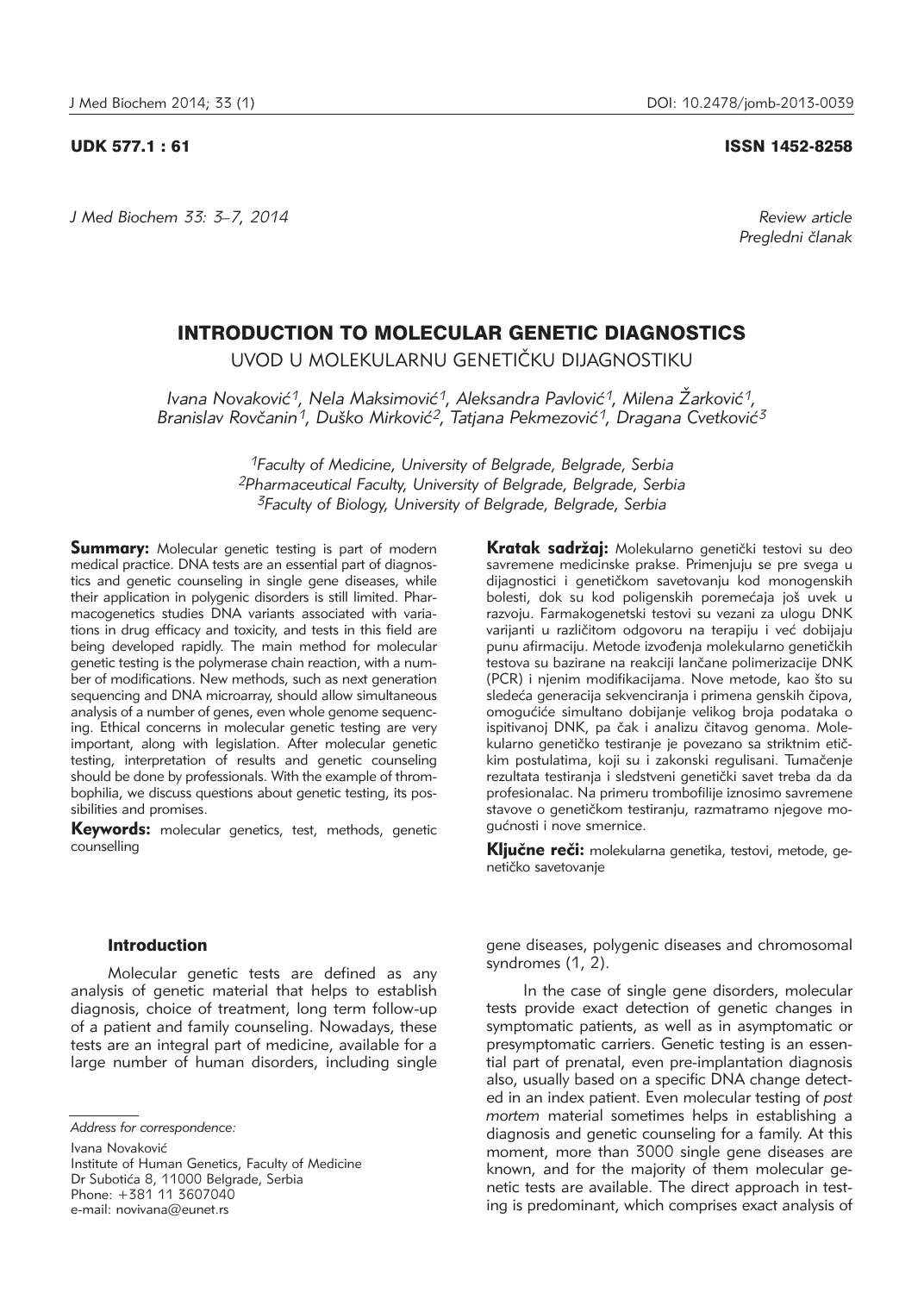the disease-causing gene with precise detection of the mutation. However, in some cases, direct analysis is not possible, usually due to technical/technological deficiencies. Then, indirect molecular genetic analysis tries to provide the necessary information. Indirect analysis is a family-based study of polymorphic markers closely linked to the disease gene. Such studies have lower sensitivity compared to direct ones, because of the possibility of separation between markers and the disease-causing mutation during DNA recombination; expected percentage of error should be ≤2% (1, 2).

Polygenic or multifactor diseases are the result of interaction between a genetic base (represented by a number of genes) and environmental factors. So, in this field, the focus of molecular testing is on susceptibility genes, i.e. gene polymorphisms that predispose to disease. Despite massive efforts and the large number of conducted associative and candidate-gene studies, progress in this area is not so impressive and strong susceptibility genes have been detected for a small proportion of disorders (3–7). Today, there are only a few genetic tests for polygenic disorders in medical practice, such as thrombophilia testing (8).

A new and promising field of application for molecular genetic tests is pharmacogenetics. Pharmacogenetics studies DNA variants associated with variations in drug efficacy and toxicity, with the final goal of developing personalized therapy, tailored for a particular individual. Pharmacogenetic tests are now available for a number of drugs, and they have been rapidly and widely adopted into clinical practice. Moreover, genotyping to predict drug response has the potential to become more widespread than genotyping to predict risk (9, 10).

# Methods of molecular genetic testing

Many different methods of DNA analysis have been described and applied. In every laboratory, a method is chosen based on the required sensitivity, necessary equipment, number of samples and economic capacity (1, 2). Genomic DNA is required for genetic analysis, but quantity and quality of DNA preparation may vary, depending on the requirements of the assay. Majority of laboratories routinely purify DNA for the analysis, using some of the manual methods or commercial kits. The source of DNA could be any tissue with nuclear cells: usually, it is blood or bucal swab; in prenatal diagnosis these are chorionic villi samples, cells from amniotic fluid etc (1, 2, 10).

Most of the methods of molecular genetic analysis are based on amplification of the DNA region of interest by the polymerase chain reaction (PCR), using synthetic oligonucleotide primers and the enzyme Taq polymerase. PCR with a number of its modifications has been the golden standard in molecular genetic testing for more than 20 years (10). An important and innovative modification of standard PCR is Real Time PCR, which provides elegant and effective quantification or genotypisation of the tested material. Detection of the amplification range in real time is enabled by the measurement of increasing fluorescence from dye linked to DNA. In some cases, however, time consuming classic tests of hybridization (Southern blotting, dot blot) are still the methods of choice. Recently, the MLPA (multiplex ligation-dependent probe amplification) method has been developed as rapid and effective for detection of gene deletions/duplications as well as targeted substitutions. Since 2003, several hundred commercial MLPA assays have been available for routine usage.

Direct DNA sequencing, as an extremely sophisticated method of analysis, gives exact data about the primary structure of a particular DNA segment. Classic, famous and well established is Sanger's method of sequencing, but in the last few years several new platforms of »next generation sequencing« (NGS) have been developed, in order to provide faster and cheaper sequencing analyses (11, 12). The available personal whole genome/exome sequencing is one of the NGS goals, likely to be achieved in the next few years. Microarray format of DNA testing is also technically sophisticated, modern and has perspective, allowing more than 100.000 simultaneous microhybridization tests in one assay. Gene chips created for molecular genetic testing of some groups of diseases are based on this method (13).

# Ethical concerns and interpretation of results

From an ethical point of view, in molecular genetic testing the issues of confidentiality and privacy, the use of individual-specific information and protection of individual rights are of general interest. It is postulated that the results of genetic tests should be confidential, and could not be used for discrimination in health insurance, or education and job opportunities. Vulnerable groups, such as children, should be particularly protected (14, 15). It is necessary to emphasize that the results obtained by DNA-based methods show very high specificity and sensitivity. However, for exact interpretation of results, good knowledge of the genetic basis of disease is necessary. For example, a negative result could be a consequence of the genetic heterogeneity of disease or method limitations.

#### *Molecular genetic diagnostics: State-of-the-art in Serbia*

In Serbia, the molecular genetic service is well- -developed, with almost 20 years of experience. However, this kind of tests is not yet covered by health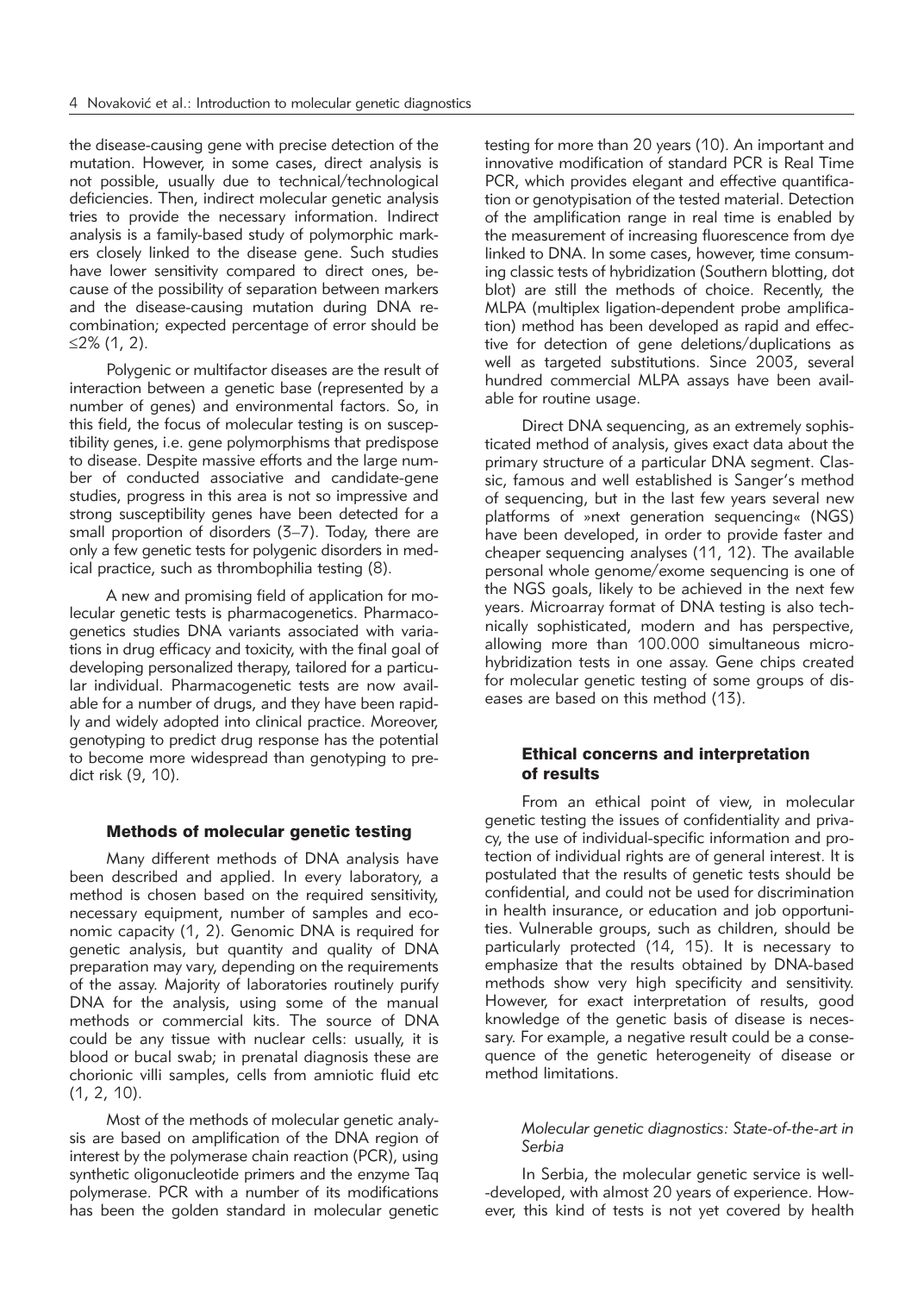insurance. According to recommendations for developing countries, Serbian geneticists perform molecular genetic diagnostics of cystic fibrosis, Duchenne/ Becker muscular dystrophy, trinucleotide repeat disorders, spinal muscular atrophy, hemoglobinopathies, and male infertility, as well as thrombophilia testing, and a number of neurogenetic and pharmacogenetic tests. Some laboratories are members of different quality control networks, with inter-laboratory and external – foreign checking (www.dgsgenetika.org.rs/ sekcije-medicinska-genetika).

#### The example of thrombophilia

Genetic testing in thrombophilia is a good example of the power, specificity and sensitivity of molecular genetic testing in disease management.

#### *Standard genetic testing in thrombophilia*

By definition, thrombophilia is increased tendency to develop thrombosis and its clinical manifestations, which are familial, recurrent or unusual in age and site of occurrence. Prothrombotic phenotype results from the interaction of genetic predisposing factors and »clinical« risk factors such as obesity, immobility, major and minor surgery, hormone therapy, malignancy, etc (16). The most common congenital disorders associated with thrombophilia are: a deficiency of antithrombin, protein C and protein S, variants of factor V Leiden and prothrombin 20210, and mild hyperhomocysteinemia. Individually or in combination, these traits are present in about 40% of patients with venous thromboembolism, and in approximately the same percentage of women with disorders of pregnancy and puerperium, such as fetal loss, fetal growth restriction and preeclampsia (17).

Direct molecular genetic detection of genetic thrombophilia risk factors including factor V Leiden, prothrombin G20210A, and MTHFR (methylenetetrahydrofolate-reductase) C677T mutations is offered by many clinical diagnostic laboratories (16–18). The Laboratory of Molecular Genetics at the Institute of Human Genetics, University of Belgrade School of Medicine, Belgrade, in cooperation with the Clinic of Hematology and Neurology Clinic, Clinical Center of Serbia, have been performing these analyses for one decade.

#### *New data about the genetics of thrombophilia*

In order to determine new genetic markers of thrombophilia, beside the analysis of candidate genes, genome-wide association studies (GWAS) have been performed. Recent family-based GWAS showed new association of locus rs973117 with hyperhomocysteinemia, which is considered to be an independent prothrombotic risk factor (19). This association was independent of known confounders, including creatinine clearance and plasma fibrinogen concentration. Polymorphism rs973117 is located on chromosome 9, near the PTPRD gene which encodes for receptortype tyrosine-protein phosphatase delta, a member of the protein tyrosine phosphatase (PTP) family. PTPs are known to be signaling molecules that regulate a variety of cellular processes including cell growth, differentiation, mitotic cycle, and oncogenic transformation, but no previous data on their involvement in homocysteine metabolism exist. In the cited multicentric GWAS study, rs973117 A allele was associated with a higher homocysteine level in the cohorts GAIT (Genetic Analysis of Idiopathic Thrombophilia) and PROCARDIS (Precocious Coronary Artery Disease).

In our investigation, we have analyzed the association of polymorphism rs973117 and plasma homocysteine level in a group of Serbian patients with cerebrovascular insult (CVI). Our group consisted of 72 patients (mean age  $53.75$  y) with no other significant CVI risk factors. Plasma homocysteine level was measured by the HPLC (high pressure liquid chromatography) method. Genotyping of the rs973117 locus was performed by the Real-Time PCR method (ABI 7500 RT PCR System), using the predesigned TaqMan genotyping assay (Life Technologies, USA) (*Figure 1*). Initially, we found no significant association of rs973117 genotypes and plasma homocysteine (p=0.898) (*Figure 2*). Mean homocysteine level was 14.44±6.92, 14.67±4.57 and 15.18±5.00 mmol/L in the AA, AC and CC genotype, respectively. However, in the group of patients under 50 y of age, a significantly higher homocysteine level in individuals with the rs973117 CC genotype has been detected (p=0.007). Our results confirm the role of the PTPRD gene as a novel determinant of plasma homocysteine and implicate new pathways in homocysteine metabolism, as well as new thrombophilia susceptibility loci.

#### *Pharmacogenetics of thrombophilia*

Among anticoagulant drugs, warfarin has been the standard of care for more than 50 years to prevent and treat thromboembolism. One of the major problems with its use in clinical practice is large interindividual variability in dosage requirement. Pharmaco genetic studies showed that polymorphisms in genes VKORC1, CYP2C9, and CYP4F2 are responsible for this variability, and a genome-wide association study confirmed their role (20–22). VKORC1 (vitamin K epoxide reductase complex 1) is the target enzyme inhibited by warfarin, resulting in interruption of the recycling of vitamin K in the liver, and CYP enzymes are responsible for the metabolic clearance of S-warfarin, the more potent isomer of warfarin. It is established that approximately 30% of the dose variance is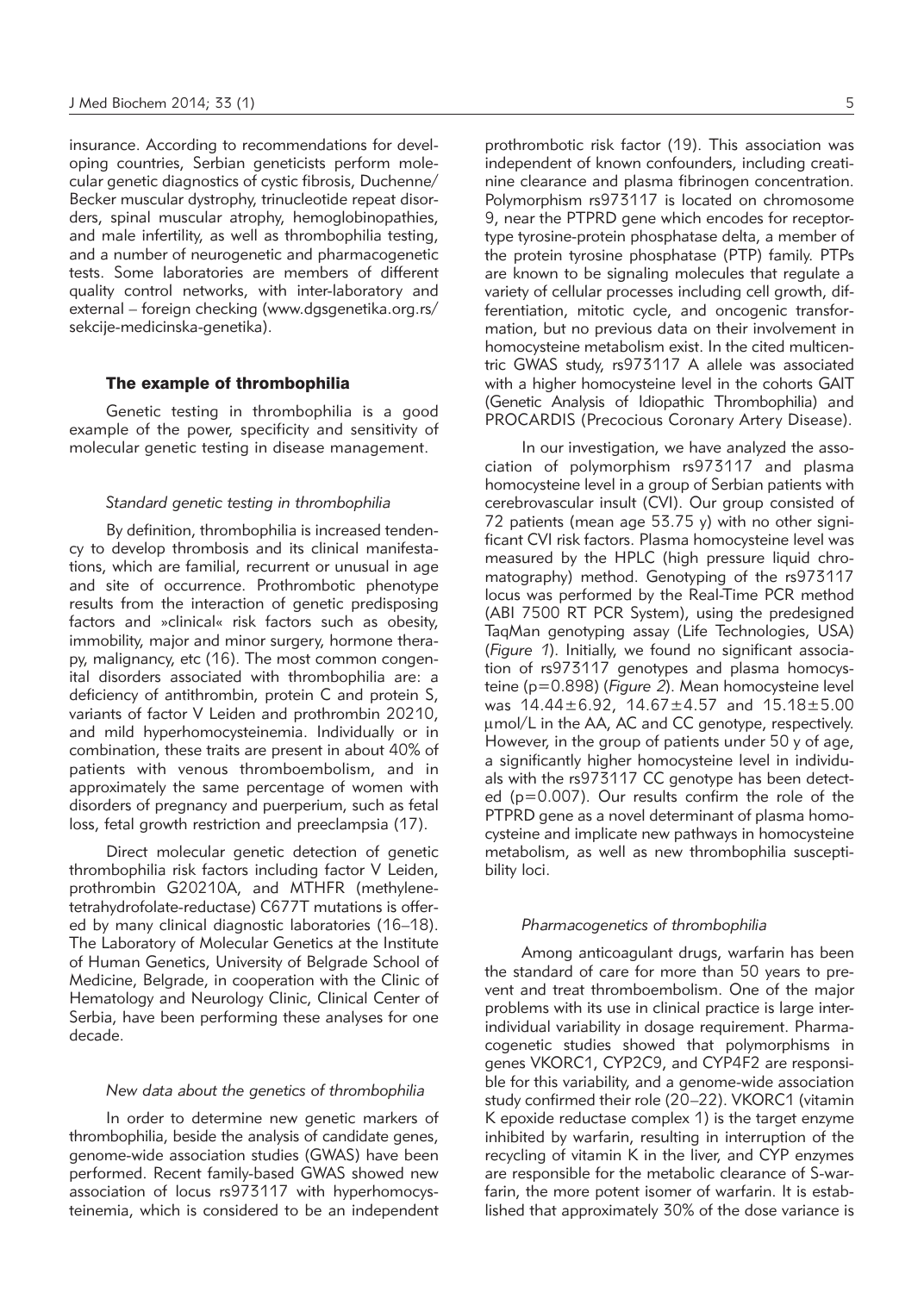

Figure 1 Results of rs973117 analysis using TaqMan genotypisation assay.

explained by single nucleotide polymorphisms (SNPs) in the VKORC1 and another approximately 12% by two non-synonymous SNPs (\*2, \*3) in the CYP2C9 gene. Other important factors include: age, dietary vitamin K intake, the presence of other comorbidities and interaction with other drugs. A number of studies have shown that algorithms for warfarin dosing that incorporate pharmacogenomic information are better than those using clinical data alone. However, some experts think that routine genetic testing before warfarin initiation should not be recommended (23).

*Acknowledgement.* This work was supported by the Ministry of Science and Education, Republic of Serbia (Grant No. 175091).

# Conflict of interest statement

The authors stated that there are no conflicts of interest regarding the publication of this article.



Figure 2 Mean plasma homocysteine levels (in  $\mu$ mol/L) in different rs973117 genotypes.